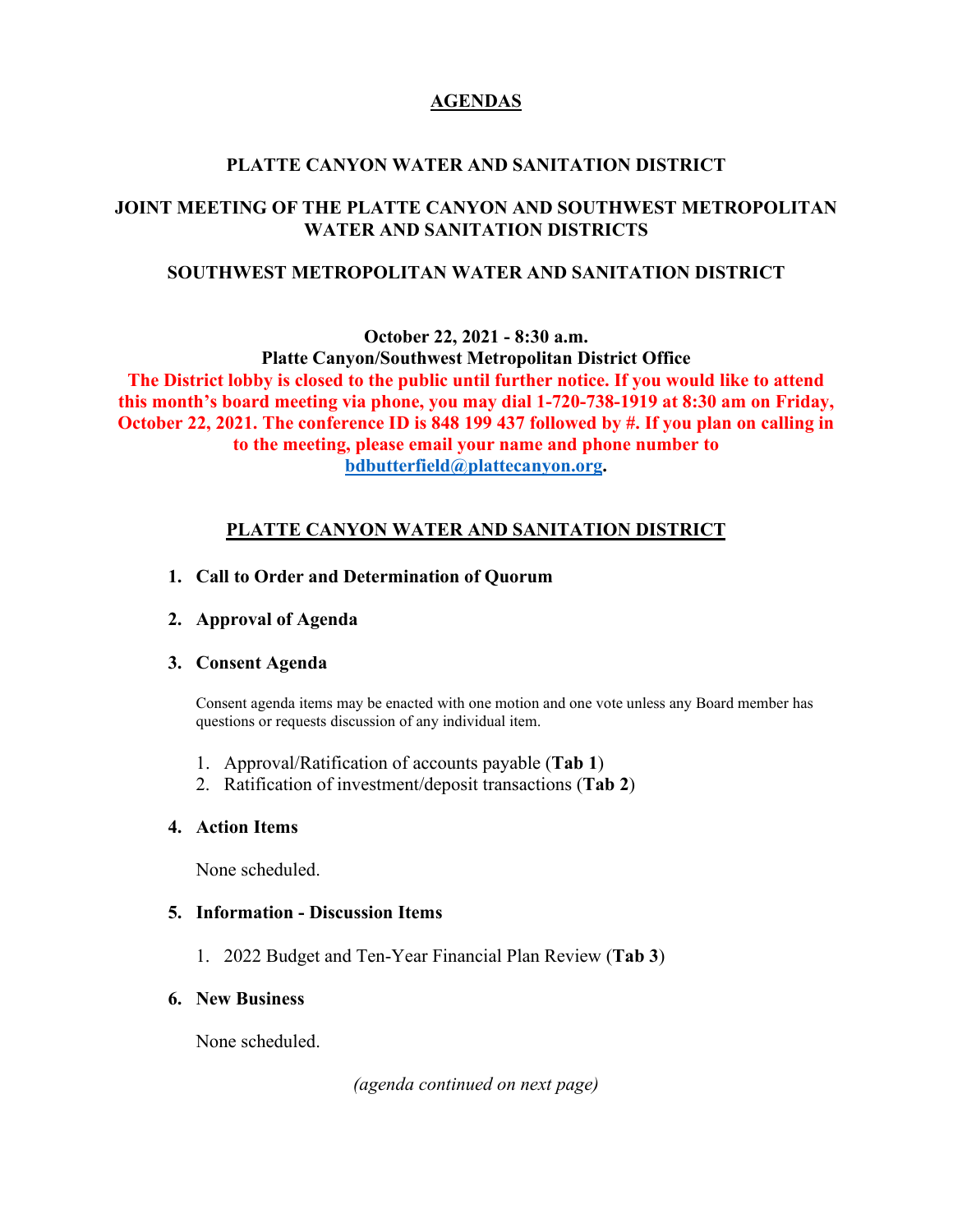#### **JOINT MEETING PLATTE CANYON/SOUTHWEST METROPOLITAN**

### **1. Call to Order and Determination of Quorum**

**2. Approval of Agenda**

### **3. Consent Agenda**

1. Approval of Minutes for the September 24, 2021 Joint Regular Meeting **(Tab 4**)

### **4. Action Items**

None scheduled.

### **5. Information - Discussion Items**

- 1. Platte Canyon financial statements (**Tab 5**)
- 2. Southwest Metropolitan financial statements (**Tab 6**)
- 3. Platte Canyon investment/deposit report (**Tab 7**)
- 4. Southwest Metropolitan investment/deposit report (**Tab 8**)
- 5. Manager's report (**Tab 9**)
- 6. Operations report (**Tab 10**)
- 7. Construction projects report (**Tab 11**)

*(agenda continued on next page)*